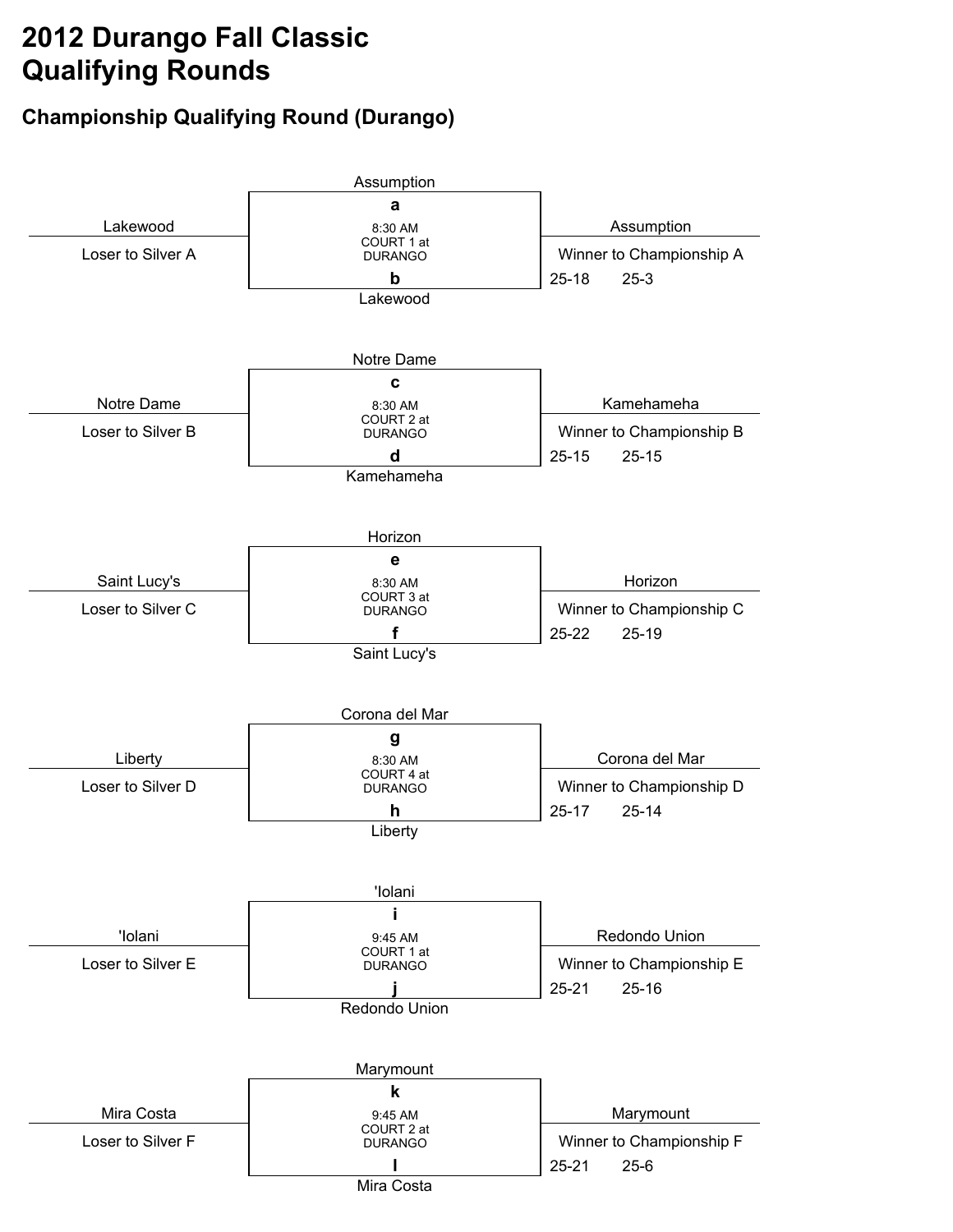

top

## **Bronze Qualifying Round (Green Valley)**

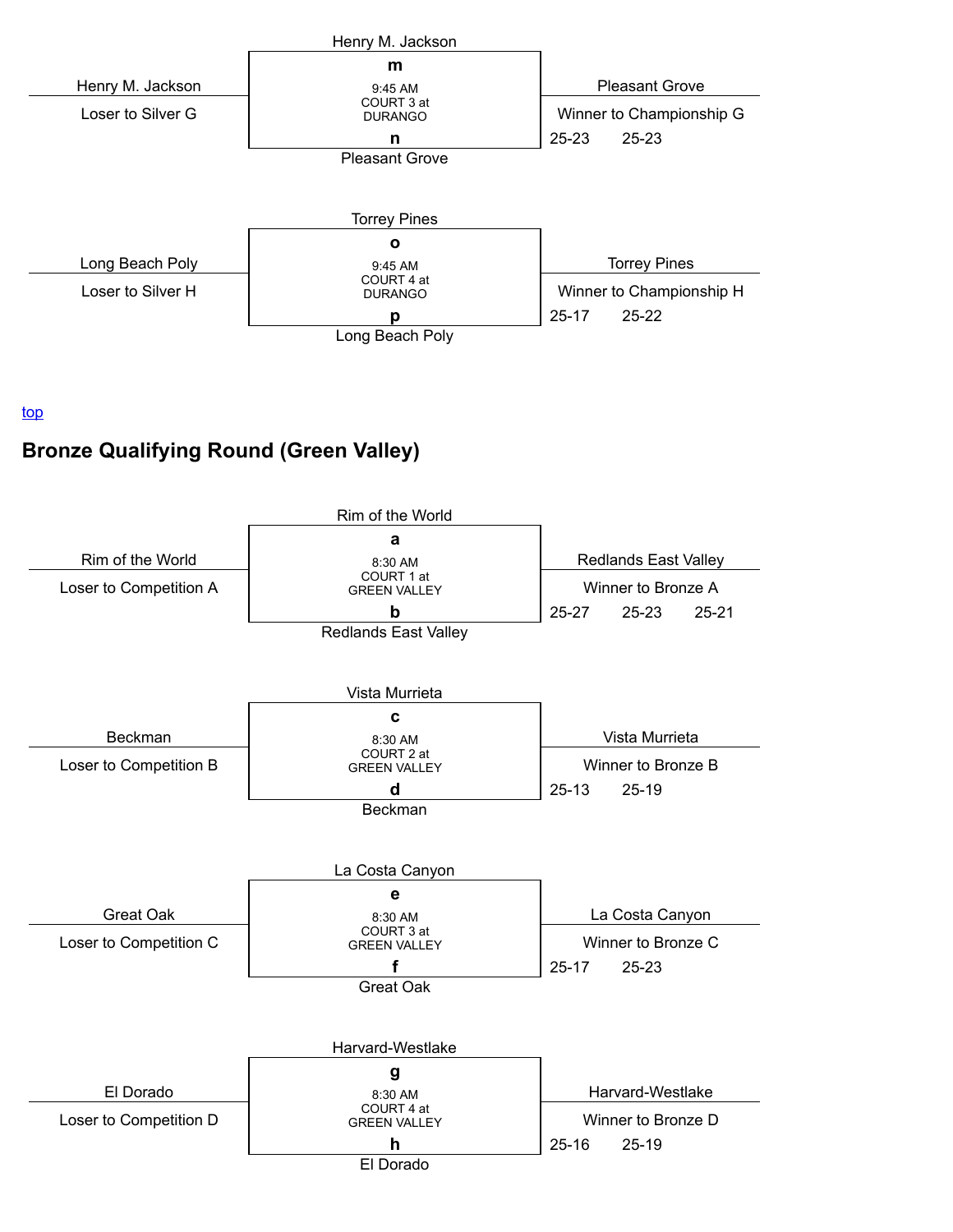

top

## **Classic Qualifying Round (Foothill)**